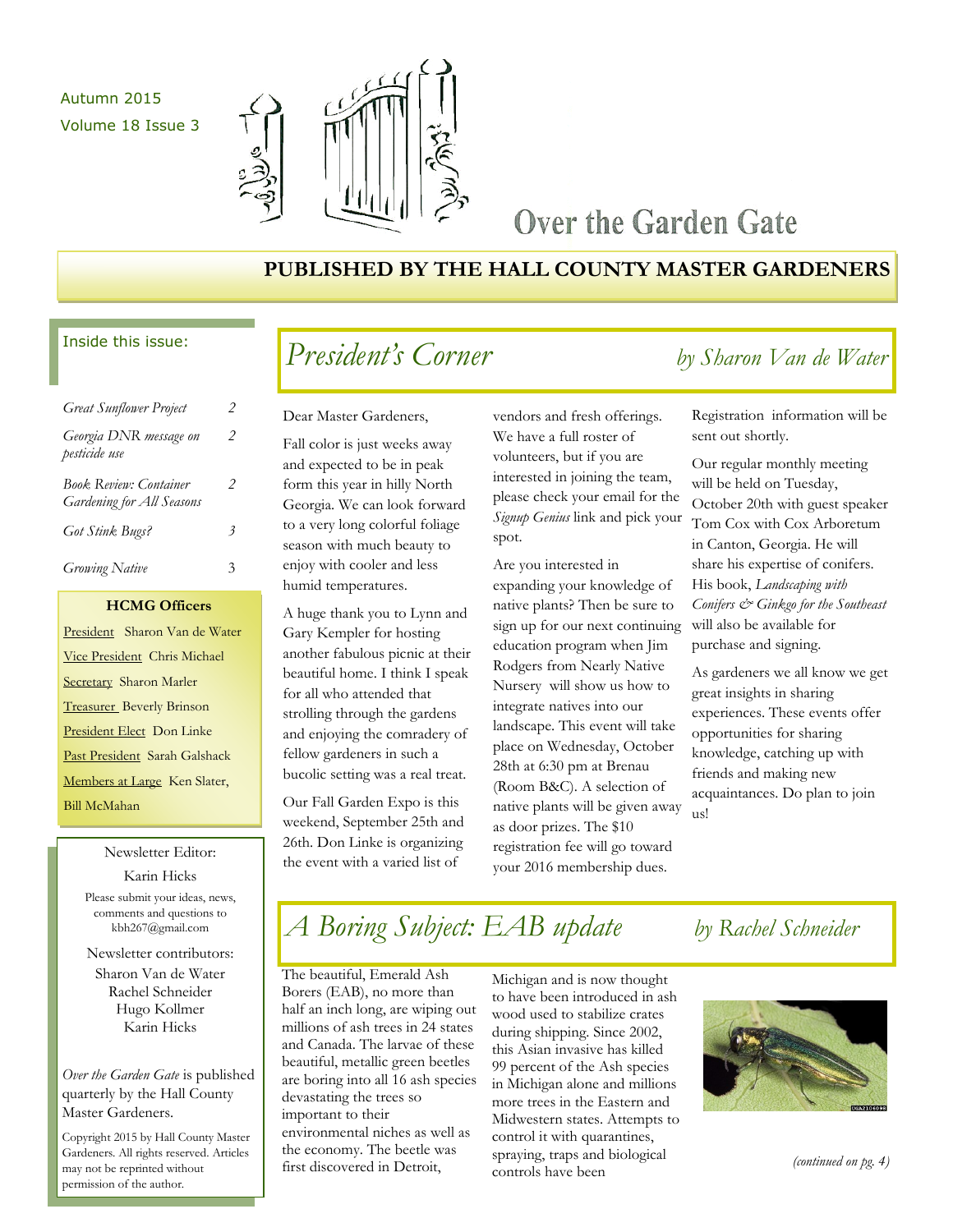# *Great Sunflower Project by Karin Hicks*



Now is the perfect time to take part in the Great Sunflower Project, since pollinators are flying around and preparing for their fall migration or winter slumber. Some bee populations have severely declined in recent years, which is affecting food production. It is still unclear how these declines influence gardens. Information gathered through this citizen science project will be used to determine the state of our

pollinators and their relationship with plants. You can participate from your own garden, a school garden or your favorite green space. All you have to do is focus on a particular site for 5 minutes and count the number of pollinators you see on the plants in that space. Each time you visit the area you can count pollinators and make note of their preferred plants. Data can then be submitted to

### www.greatsunflower.org

Need help identifying the types of bees or pollinators you are seeing? The site also has a helpful guide to assist in identifying these insects.

# *Use Pesticides Wisely by Karin Hicks*

Cut back on pesticides is the message the DNR is getting out to Georgians. The U.S. EPA estimates that 80 million pounds of pesticides are being sprayed every year on our lawns alone. That's 10 times more than farmers are using on crops! (*U.S. Fish & Wildlife*) While pesticides do kill targeted pests in the landscape they also kill a wide array of beneficial

insects such as birds, frogs, lizards and other wildlife, who are dependent on insects as a food source. The overuse of chemicals is leading to a decline in song birds and other critters. So, be cautious when using pesticides in your garden. Be sure to read the directions, use and store correctly, and contact your local waste disposal agent or recycling

facility for correct disposal directions. Don't simply throw it away in the trash. Frogs are an indicator of the health of your garden environment, so if you are seeing lots of toads or frogs hopping around your garden beds you are not overusing pesticides. You can enjoy a beautiful garden and reap the benefits of a diverse wildlife community by using pesticides wisely.

## "The milkweed pods are breaking, And the bits of silken down Float off upon the autumn breeze Across the meadows brown."

~Cecil Cavendish *The Milkweed*

# *Book Review: Container Gardening for All Seasons by Karin Hicks*

When visiting public gardens, I often admire the stunning containers overflowing with colorful blooms and textured foliage. At a visit to the Toronto Botanical Gardens this summer I had the privilege of watching Paul Zammit (Director of Horticulture) create one of his innovative containers. He stuffed more plants into one container than I use to fill 10 pots. It was absolutely magical.

So, how do you translate an over the top garden arrangement into something doable in your containers at home? Author Barbara Wise has put together a fabulous book, *Container Gardening for All Seasons* to help. It is formatted like a recipe book, where gardeners can choose from over 100 ideas by seasons (yes, including winter!) that fit sun or shade conditions. Each recipe includes all the ingredients you'll need to

create the plant combination shown in the full color photos. A shopping list and helpful diagram for each container option is included. This is an easy, no-fail, step by step instruction manual for creating impressive container arrangements. Inspiration is found at every turn of the page. If you're like me, struggling to create eye catching arrangements this book is for you!



ISBN-13-978-1591865261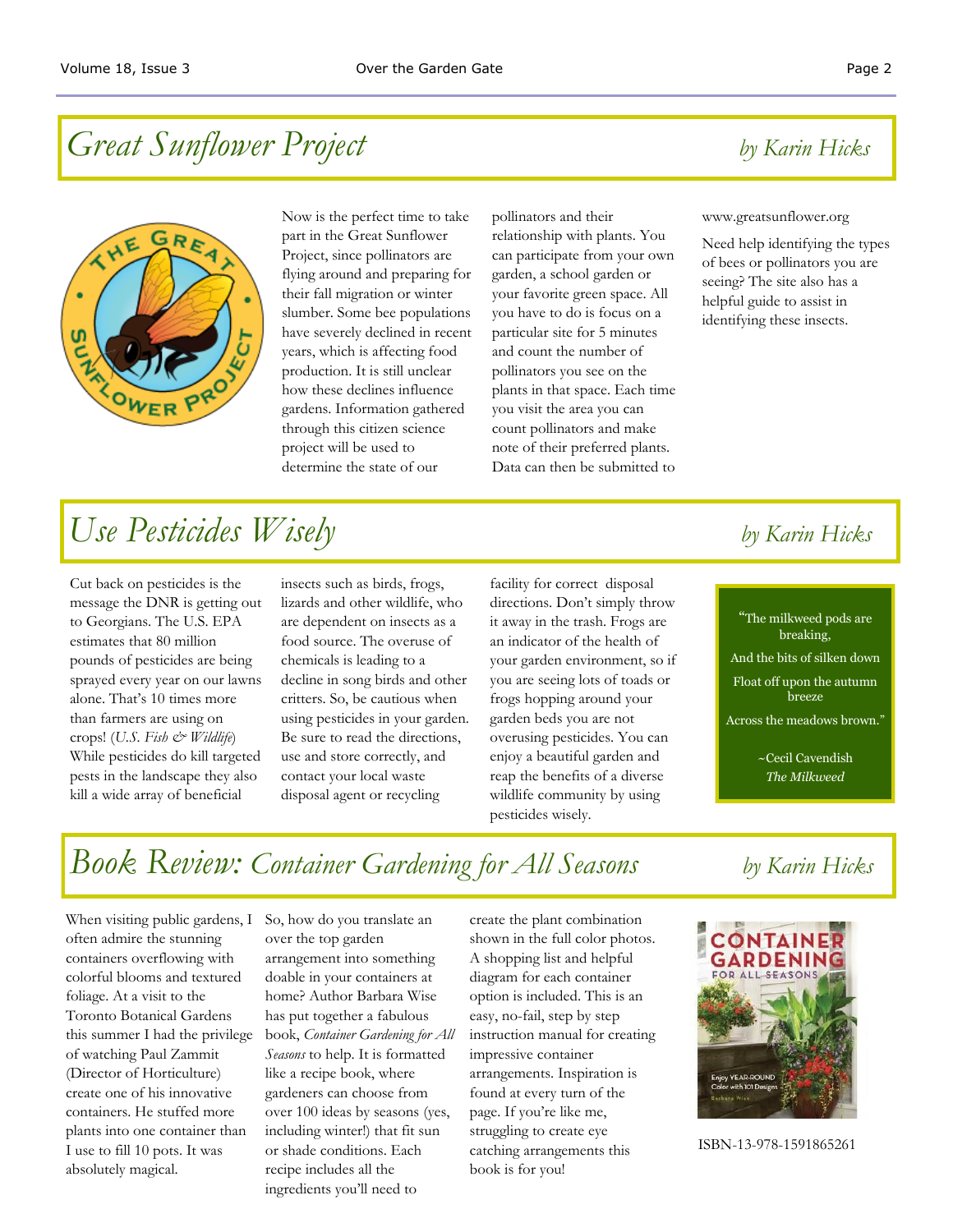# *Got Stink Bugs? by Hugo Kollmer*

The four species of stink bugs that inhabit Georgia include the Southern Green Stink Bug, the Green Stink Bug, the Brown Stink Bug and the Brown Mamorated Stink Bug. All of these insects are harmful to a broad range of ornamentals, grains, forage crops, fruits, nuts and vegetables. These insects are also a nuisance, particularly when seeking shelter in the fall, hiding inside homes and other buildings, and then again in the spring when they emerge from hibernation.



Adult Southern Green Stink Bug (*Chinavia hilare*)

Since introduced from Asia and first seen in 1998, the Brown Mamorated Stink Bug has vastly increased its range and accelerated its population growth, perhaps making among the most serious insect threats to crops. Georgia is one of three states with the highest population of these insects. While no comprehensive statics are available, annual direct and indirect losses to farmers certainly exceed one billion dollars.



Adult Brown Marmorated Stink Bug (*Halyomopha halys)*



Adult Green Stink Bug (*Chinavia hilare)*

Like other species, Brown Mamorated Stink Bugs cause damage by using their piercingsucking mouth parts, pumping salivary fluid down their long beak like structure (rostrum) and bringing liquefied food back up the tube-like apparatus. This puncture site frequently leaves an avenue for the entry of pathogens through the wound. Resulting wounds and blemishes on the outer surface of fruits and vegetables render them unfit for sale. Stink Bugs go through several stages during a life cycle lasting approximately 70 days. Instars, stink bug nymphs, develop in five stages, remaining in each stage for only a few days. In early stages of development, instars look much different from adults. While they do not feed in these early stages, they are more susceptible to pesticides than when they reach maturity.



Adult Brown Stink Bug (*Euschistus servus*)

On crops, stink bugs can be controlled by using row covers, traps and inorganic pesticides including those containing permethrin, bifenthrin, or cyfluthrin as the active ingredient. Organic pesticides have not been found effective. Eliminating weeds and organic litter, which provide sanctuary to these insects, is also an effective control. Intense efforts are being made to develop biologic controls for use against these insects.



Third instar Southern Green Stink Bug (*Nezara viridula*)

Fourth instar Southern Green Stink Bug (*Nezara viridula*)





Egg clusters and instars Brown Mamorated Stink Bug

# *Growing Native: Symphyotrichum georgianum by Karin Hicks*

Undeniably, one of autumn's stand out plants are asters. My favorite member of the Asteraceae family is symphyotrichum georgianum or Georgia Aster. This Georgia Native Plant Society 2015 plant of the year was once widespread across southeastern meadows and prairies along the edges of the upland oakhickory-pine forests. As its natural habitat is quickly disappearing, this sun-loving, drought tolerant plant is rarely found in Georgia and is on the threatened plant species list, as well as, a candidate for federal legal status. The good news is the vibrant blooms of Georgia

Aster can still find a home in your garden for some late September to November color. Available through reputable native plant growers, this aster can spread happily in your garden via rhizomes or crosspollination with another colony.



Photo by Karin Hicks